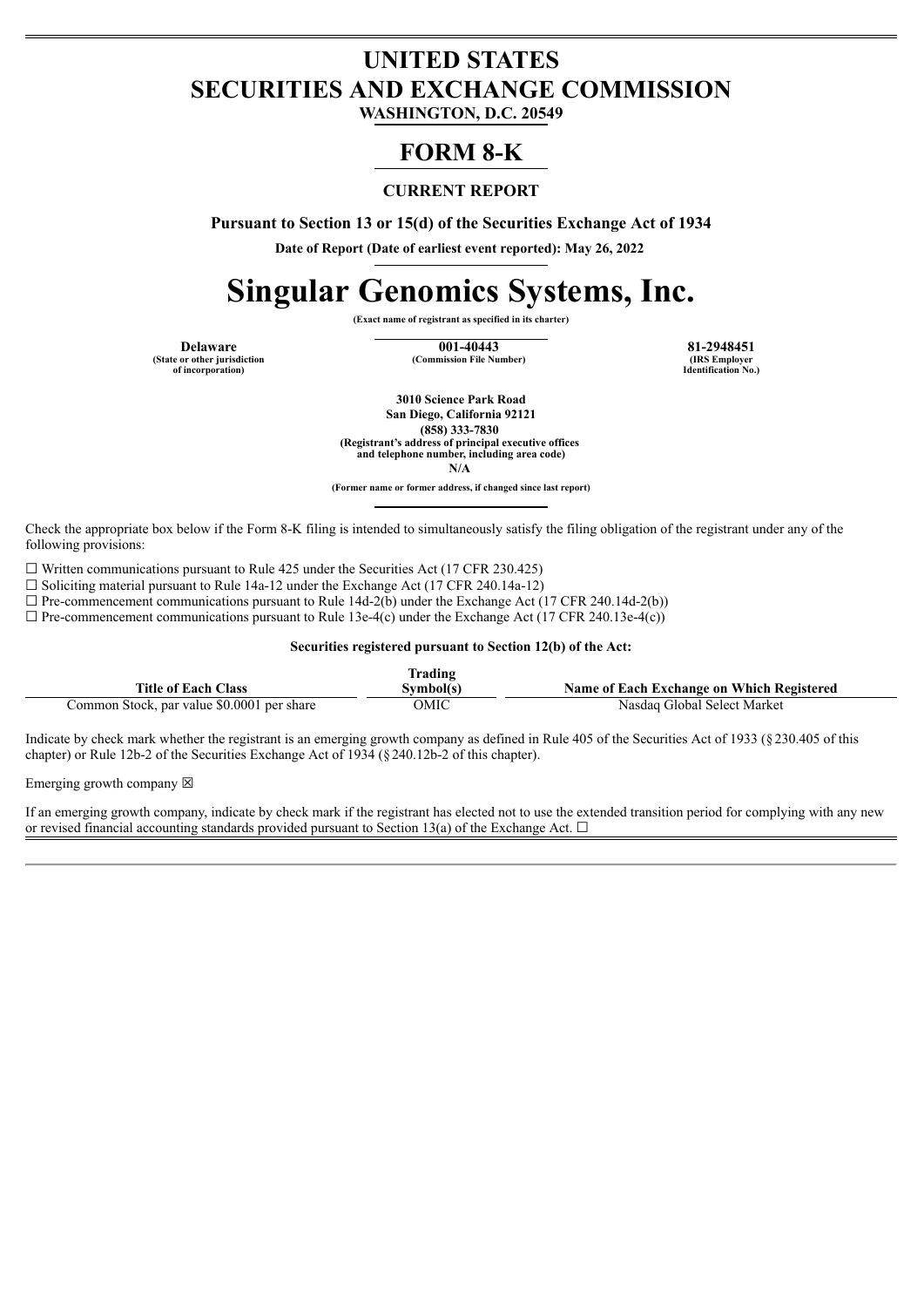## **Item 5.07. Submission of Matters to a Vote of Security Holders**

On May 26, 2022, Singular Genomics Systems, Inc. (the "Company") held its 2022 Annual Meeting of Stockholders (the "Annual Meeting"). At the Annual Meeting, the Company's stockholders voted on the following proposals, which are described in more detail in the Company's Definitive Proxy Statement on Schedule 14A that was filed with the U.S. Securities and Exchange Commission on April 14, 2022 (the "Proxy Statement"):

- 1. To elect Elaine Mardis and Jason Ryan as the Class I directors to serve until the 2025 annual meeting of stockholders or until their respective successors have been elected or appointed.
- 2. To ratify the appointment of Ernst & Young LLP as the Company's independent registered public accounting firm for the year ending December 31, 2022.

Only stockholders of record at the close of business on March 31, 2022 (the "Record Date") were entitled to vote at the Annual Meeting. At the close of business on the Record Date, 72,187,032 shares of common stock were issued and outstanding, of which 49,158,073 shares of common stock were present at the Annual Meeting, either in attendance via the live webcast or represented by proxy, which total constituted a quorum of the issued and outstanding shares.

Each of the proposals voted on at the Annual Meeting was approved by the Company's stockholders. The final voting results with respect to each of the proposals are set forth below.

### *Proposal 1: Election of Directors*

| Nominee       | Votes For  | <b>Votes Withheld</b> | <b>Broker Non-Votes</b> |
|---------------|------------|-----------------------|-------------------------|
| Elaine Mardis | 33,443,710 | 99,750                | 15,614,613              |
| Jason Ryan    | 30,529,447 | 3,014,013             | 15,614,613              |

*Proposal 2: Ratification of Appointment of Independent Registered Accounting Firm*

| $ -$<br>votes For       | votes<br>Against | Abstentions         |
|-------------------------|------------------|---------------------|
| $\epsilon$<br>40<br>oos | 29,203           | 202<br>70<br>18.302 |